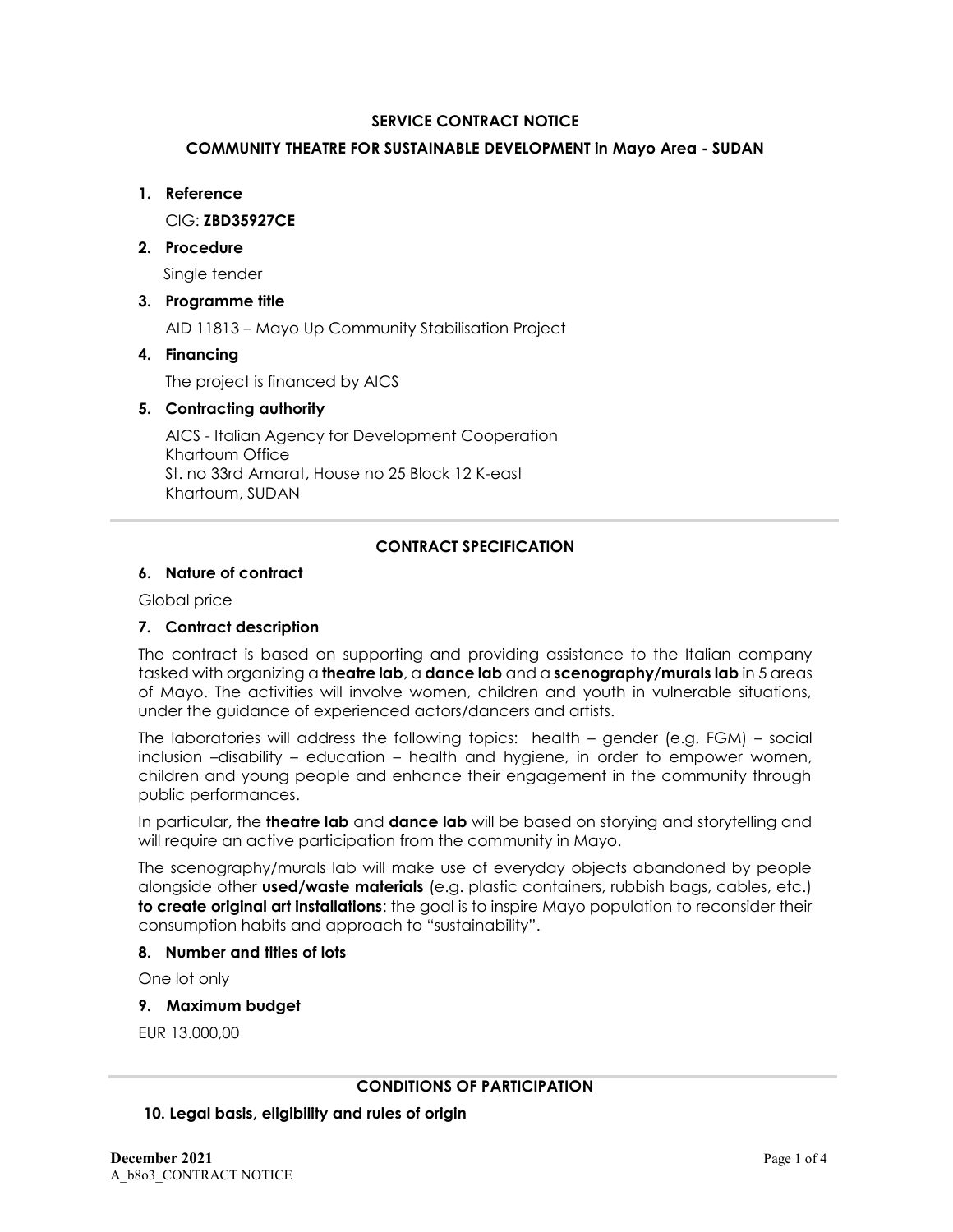Participation in this tender procedure is open only to the invited tenderers.

## **11. Number of tenders**

No more than one tender can be submitted by a natural or legal person whatever the form of participation (as an individual legal entity or as leader or member of a consortium submitting a tender). In the event that a natural or legal person submits more than one tender, all tenders in which that person has participated will be excluded.

## **12. Grounds for exclusion**

As part of the tender, tenderers must submit a signed declaration, included in the tender form, to the effect that they are not in any of the exclusion situations listed in Section 2.6.10.1. of the practical guide.

Tenderer included in the lists of EU restrictive measures (see Section 2.4. of the PRAG) at the moment of the award decision cannot be awarded the contract.

## **13. Sub-contracting**

Subcontracting is NOT allowed.

## **PROVISIONAL TIMETABLE**

## **14. Provisional commencement date of the contract**

The intended start date is April 7th 2022.

## **15. Implementation period of the tasks**

The period of implementation of the contract will be 4 months from the signature of the contract from the last party

## **SELECTION AND AWARD CRITERIA**

# **16. Selection criteria**

# **Capacity-providing entities**

An economic operator (i.e. candidate or tenderer) may, where appropriate and for a particular contract, rely on the capacities of other entities, regardless of the legal nature of the links it has with them. If the economic operator relies on other entities, it must in that case prove to the contracting authority that it will have at its disposal the resources necessary for the performance of the contract by producing a commitment by those entities to place those resources at its disposal. Such entities, for instance the parent company of the economic operator, must respect the same rules of eligibility and notably that of nationality as the economic operator relying on them and must comply with the selection criteria for which the economic operator relies on them. **Furthermore, the data for this third entity for the relevant selection criterion should be included in a separate document**. Proof of the capacity will also have to be provided when requested by the contracting authority.

With regard **to technical and professional criteria**, an economic operator may only rely on the capacities of other entities where the latter will perform the tasks for which these capacities are required.

With regard to **economic and financial criteria**, the entities upon whose capacity the economic operator relies, become jointly and severally liable for the performance of the contract.

The following selection criteria will be applied to the tenderers. In the case of tenders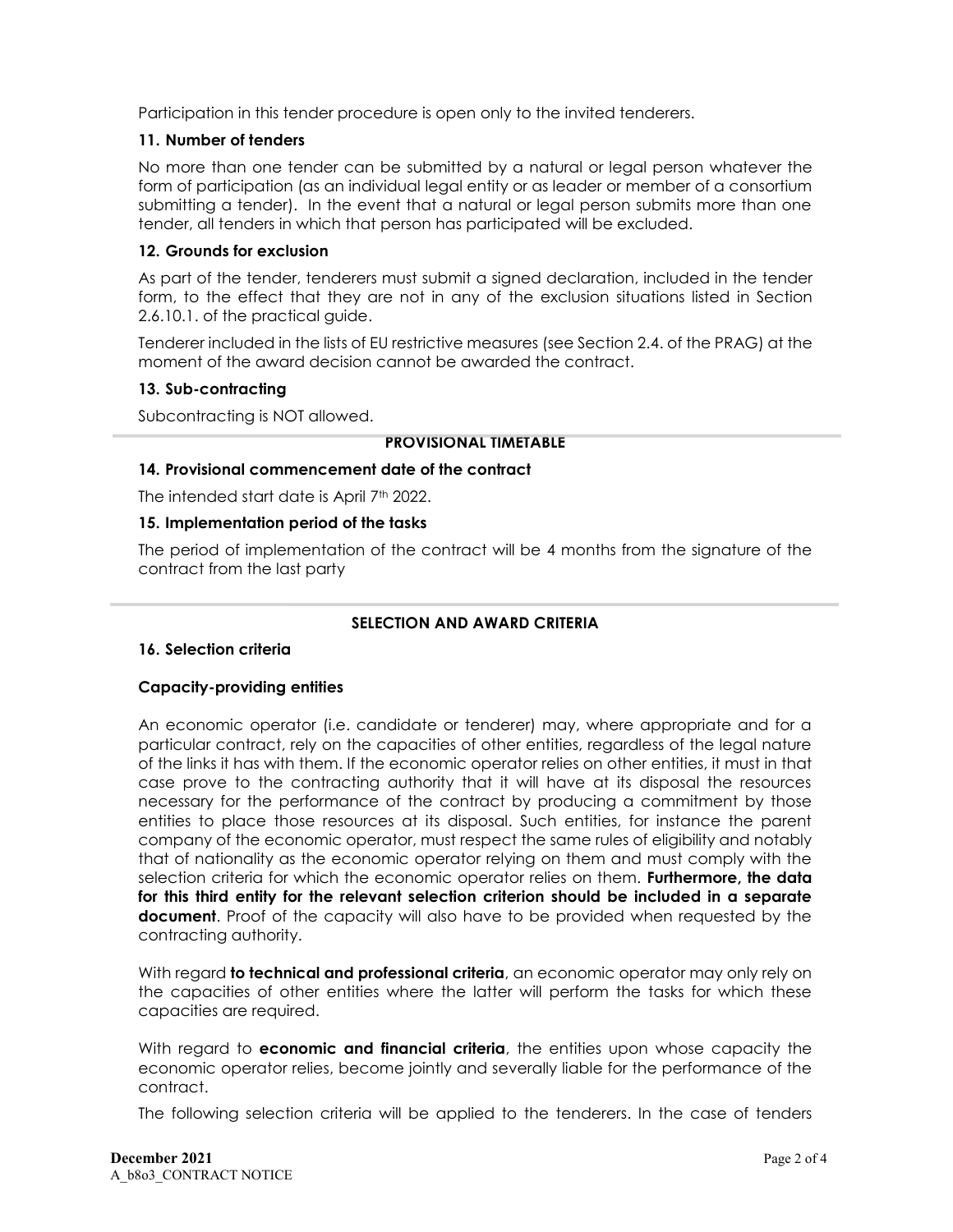submitted by a consortium, these selection criteria will be applied to the consortium as a whole if not specified otherwise. The selection criteria will not be applied to natural persons and single-member companies when they are sub-contractors.

The tenderer shall not use previous experience which caused breach of contract and termination by a contracting authority as a reference for selection criteria.

The selection criteria for each tenderer are as follows:

**1) Economic and financial capacity of the tenderer** (based on item 3 of the tender form).

In case of tenderer being a public body, equivalent information should be provided. The reference period which will be taken into account will be the last three financial years for which accounts have been closed.

- $\triangleright$  The average annual turnover of the tenderer in the past 3 years must be at least equivalent to € 26.000,00 which is the double of the maximum budget estimated for the service
- **2) Professional capacity of the tenderer** (based on items 4 of the tender form).

The reference period which will be taken into account will be the last three years preceding the submission deadline.

 $\triangleright$  The Tenderer should have at least 2 of his staff members currently working for in fields related to this contract.

## **Please provide the contract**

**3) Technical capacity of tenderer** (based on items 5 and 6 of the tender form).

The reference period which will be taken into account will be the last three years preceding the submission deadline.

 $\triangleright$  The Tenderer should have performed in the 3 years preceding the date of the tender at least n. 1 project of the same amount and complexity as the service concerned.

### **Please provide the contract**

This means that the service contract the tenderer refers to could have been started at any time during the indicated period but it does not necessarily have to be completed during that period, nor implemented during the entire period. Tenderers are allowed to refer either to service contracts completed within the reference period (although started earlier) or to service contracts not yet completed. Only the portion satisfactorily completed during the reference period will be taken into consideration. This portion will have to be supported by documentary evidence (-statement or certificate from the entity which awarded the contract, proof of payment) also detailing its value. If a tenderer has implemented the service contract in a consortium, the percentage that the tenderer has successfully completed must be clear from the documentary evidence, together with a description of the nature of the services provided if the selection criteria relating to the pertinence of the experience have been used.

Previous experience which would have led to breach of contract and termination by a contracting authority shall not be used as reference. This is also applicable concerning the previous experience of experts required under a fee-based service contract.

### **17. Award criteria**

**Best price-quality ratio - 80% quality/20% price**

## **TENDERING**

### **18. Deadline for submission of tenders**

The deadline for submission of tender is specified in point 8 of the instruction to tenderers.